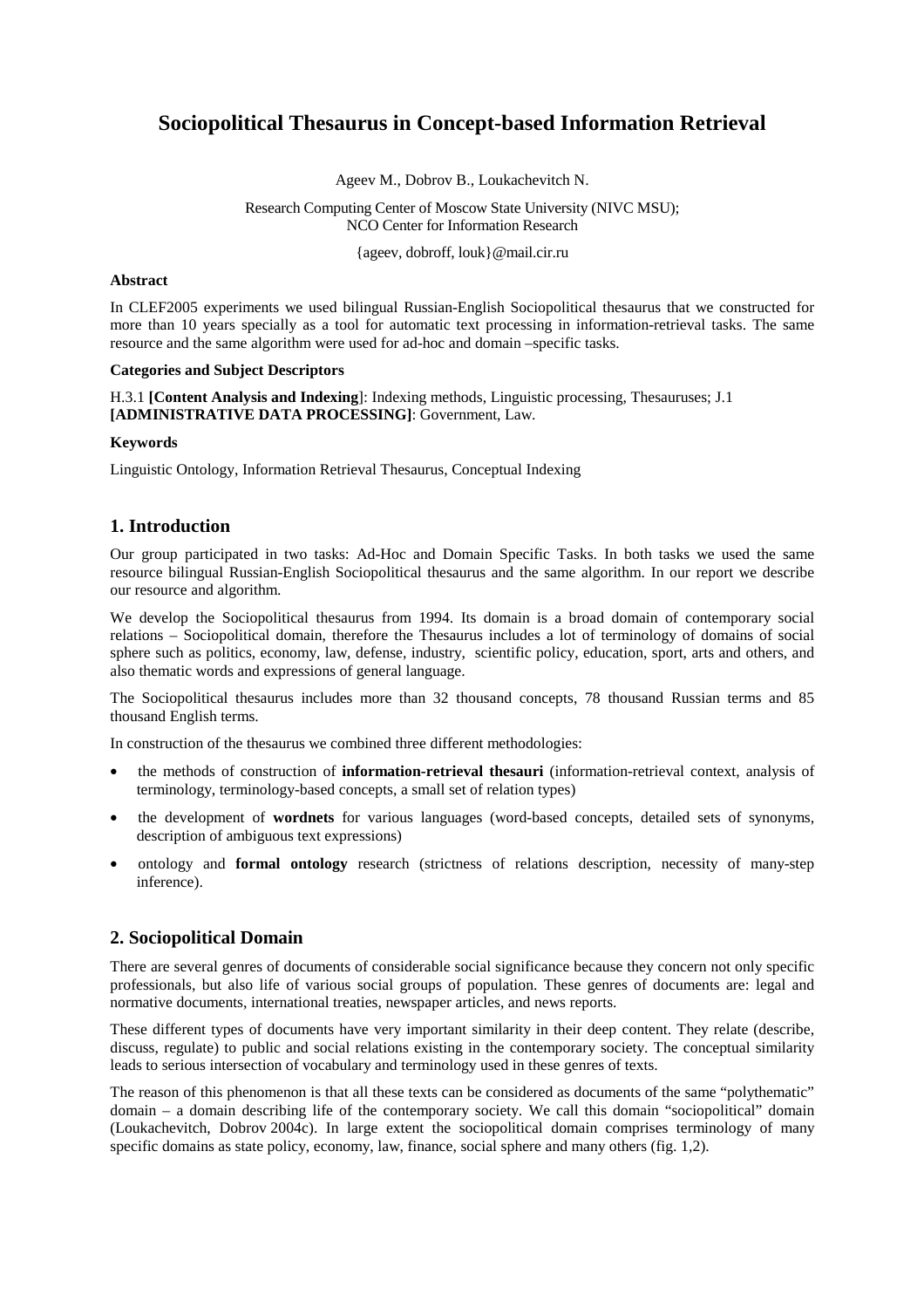On the other hand a lot of documents of the domain containing technical terms are addressed to non-professional people, are understandable to them. In our opinion, it means there exists an intermediate area where the general conceptual system and the upper levels of conceptual systems of specific domains intersect, and the sociopolitical domain is this intermediate area.



**Sociopolitical conceptual system** 

**Sociopolitical domain** 

So in (Rondeau, 1980) it was indicated existence of an intermediate zone between general lexicon and specific terminologies (Figure 3a), but we assume that this intermediate zone is much larger (Figure 3b).

Therefore development of linguistic resources or ontologies for the sociopolitical domain is very productive:

- they can be used for automatic text processing of important types of documents,
- they can serve as a rich source for development of resources and ontologies in specific domains.

Since 1994 we develop a concept-based resource for automatic text processing called Sociopolitical thesaurus.

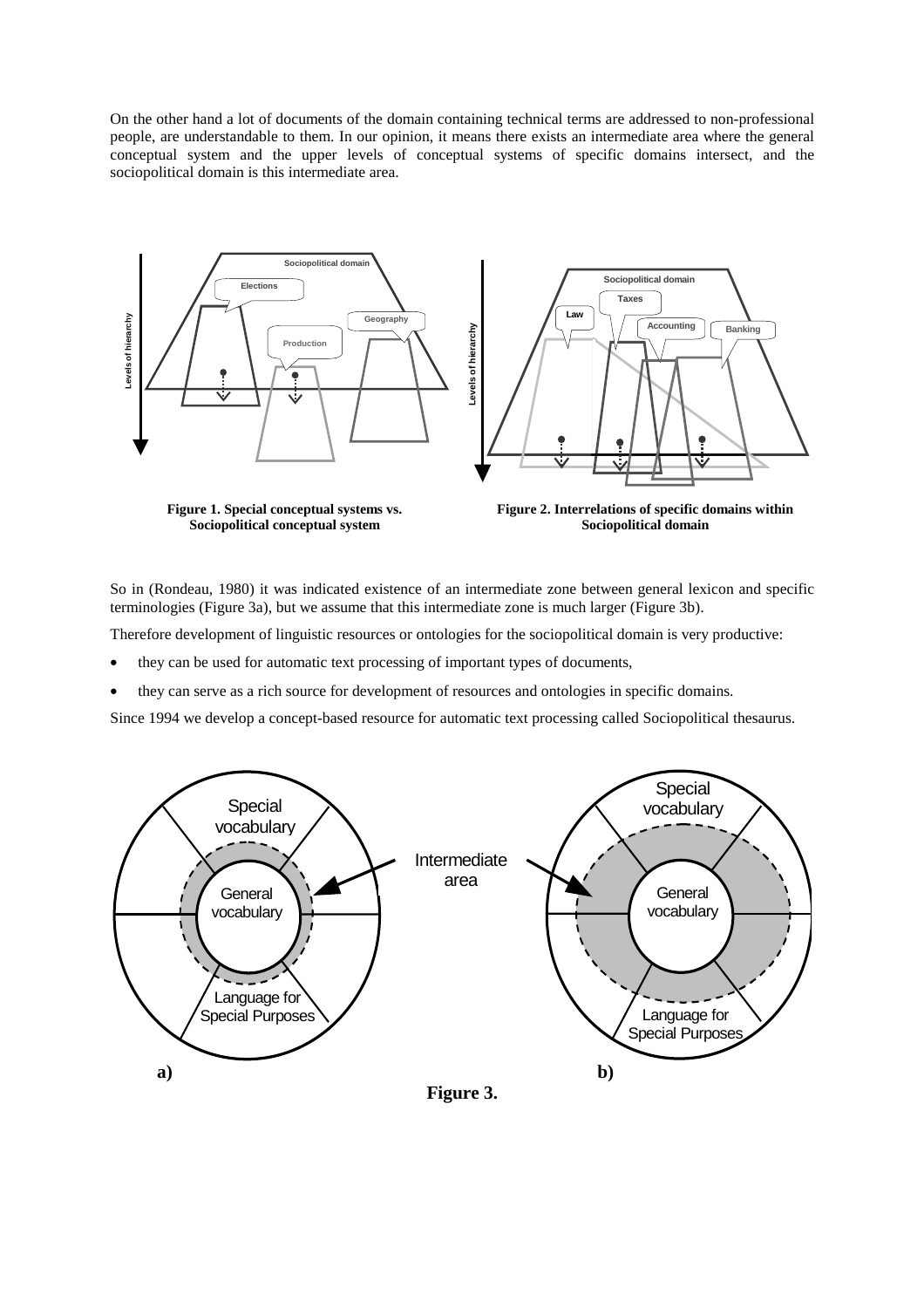## **3. Thesaurus**

## **3.1. Structure of Thesaurus**

The Sociopolitical thesaurus (below the Thesaurus) is a hierarchical net of concepts. We consider it as a kind of a linguistic ontology. Concepts of the Thesaurus originate from senses of language expressions, that is single words or multiword expressions.

The main unit of the Sociopolitical Thesaurus is a concept. When a new concept of the Thesaurus is introduced, it is necessary to assign its name. The name of a concept has to be clear and unambiguous for native speakers. In the Russian-English thesaurus a concept has to have a name in Russian and a name in English. These names are used in different representations of text processing results.

A concept has a set of linguistic expressions that can be used for reference to the concept in texts. A set of linguistic expressions of a concept is called 'text entries of a concept' and can be considered as a synonymic row. In Russian-English Thesaurus a concept has a set of Russian text entries and set of English text entries. These text entries are used to recognize a concept in texts.

Concepts often have more than 10 text entries including single nouns, verbs, adjectives and noun or verb groups. For example, a set of English text entries of concept *JUDICIAL COURT* look as follows: *court, court authorities, court instance, court of judiciary, court of jurisdiction, court of justice, court of law, judicature, judicial bodies, judicial court, judicial organ, judicial tribunal, law court, tribunal.* Concept *COURT SENTENCE* has 19 text entries including such as *sentence by the court*, *sentence of conviction, judgement of conviction* and others*.* 

A concept of Thesaurus has relations with other concepts. The main types of relations are taxonomic relations and specific set of conceptual relations based on ontological dependence relations (Guarino, 2000). This set of relations was experimentally confirmed to be effective in information-retrieval applications (Loukachevitch, Dobrov 2002, 2004a).

Types of conceptual relations in the Thesaurus are:

- taxonomic relations,
- generalized part-whole relations describing internal characteristics of entities (physical parts, properties, participants for situations). In establishing of part-whole relations we use an important rule: concepts-parts have to be ontologically dependent from concepts-wholes. Therefore in the Thesaurus a tree is not a part of a forest (in fact, forest tree can describe as a part of forest). This rule provides transitivity of part-whole relations of the Thesaurus,
- external relations of ontological dependence. So in the Thesaurus concept *FOREST* is described as a dependent concept from concept *TREE*, because forests can not exist without trees, but trees can grow in many others places, not only in forests.
- related term (RT) relation is used for description of relations between very similar concepts not merged to the same concept.

Taxonomic relations and part-whole relations (with above mentioned restrictions) are considered as transitive. Taxonomic relations, part-whole relations and external relations are hierarchical relations. Therefore a concept of the Thesaurus can have a set of hierarchically lower concepts – a tree of the concept. These trees can be used for query expansion.

## **3.2. Development of Thesaurus**

In 1994 we began development of Sociopolitical thesaurus using semi-automatic methods to find multiword terms in text collections of official documents and newspaper articles. Our procedure of terms acquisition consisted of two stages. At the first stage term-like expressions were automatically identified in the texts of the corpus. Rules defining term-like expressions included syntactical and lexical conditions. At the second stage our specialists had to look through the revealed expressions, choose terms from them and add new terms to the Thesaurus. The procedure was working during four years, processed more than 200 Mb of texts and collected more than 200 thousand term-like expressions. It was stopped because it became difficult to find new useful terms, terminology coverage became very high.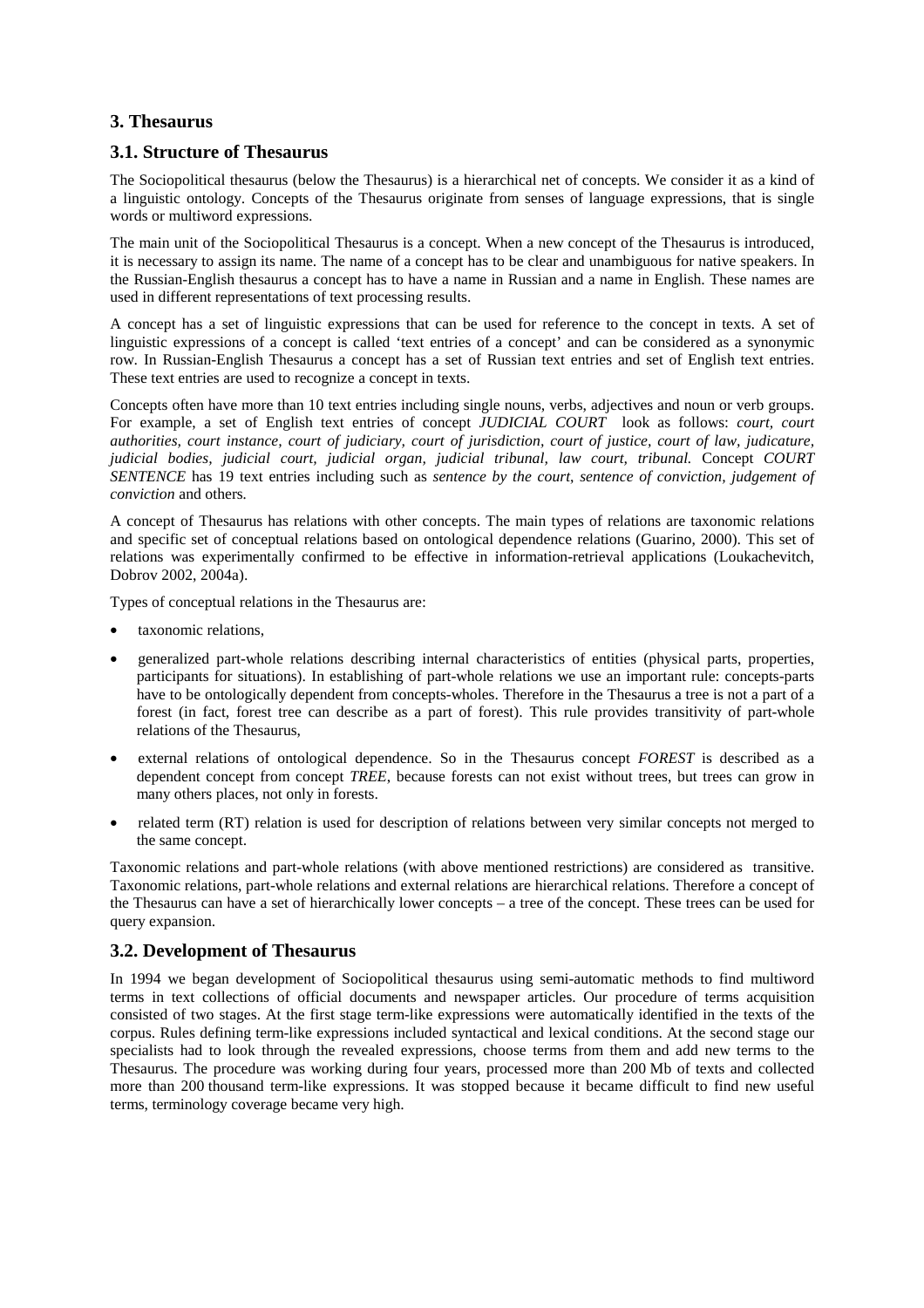Now the Thesaurus continues to grow (approximately 2000 concepts for a year). This growth is due to several factors:

- use of the Thesaurus in applications reveals additional useful concepts,
- analysis of new but already frequent words and expressions in text collections of the sociopolitical domain (normative documents, newspapers),
- adding more specific issues (usually discussed only in professional documents) of such domains as banking, taxes, customs duties, accounting and others. "Professional" concepts are usually located in lower levels of the hierarchy of the Thesaurus.

The Thesaurus was translated into English (in fact, most concepts received sets of English text entries) and now contains more than 85 thousand English text entries (Loukachevitch, Dobrov 2004). Several applications of the Thesaurus as a bilingual resource concern processing of documents in English, for example, documents of European Court for Human Rights.

#### **3.3. Comparison to Other Resources**

The Sociopolitical thesaurus differs from conventional information-retrieval thesauri and from such linguistic resources as WordNet (Miller et.al. 1990) and EuroWordNet (Climent et.al. 1998).

In developing a conventional information retrieval thesaurus the goal is to describe terms necessary for representation of documents' main topics (LIV, 1984). More specific terms are not included. Ambiguous terms are provided with scope notes and comments convenient for human subjects. In fact a conventional information retrieval thesaurus describes an artificial language based on the real language of a certain domain. To index documents human subjects have to use their domain, common sense, and grammatical knowledge not described in a thesaurus in order to index documents. Therefore conventional information-retrieval thesauri created for manual indexing are hard to be utilized in an automatic indexing environment (Salton 1989, Soergel et.al. 2004, Tudhope et. al. 2001). To be effective in automatic text processing a thesaurus needs to include a lot of information that is usually missed in thesauri for manual indexing such as considerably more concepts and terms, ambiguous text expressions, many levels of hierarchy as we did in Sociopolitical thesaurus.

The Sociopolitical thesaurus is based on senses of linguistic expressions (words and multiword expressions), has means for description of lexical ambiguity similar to such linguistic resources as WordNet and EuroWordNet . At the same time there are important distinctions:

- concepts in the Thesaurus are the same for all parts of speech;
- inclusion of multiword expressions to the Thesaurus's net is regulated with strict but more liberal rules (Bentovogli, Pianta 2004). It is possible to add a new multiword expression that looks as a syntactically compositional phrase if it brings new information to the thesaurus knowledge. Our policy is to find as many such useful multiword expressions as possible,
- descriptions of concepts include much thematic information: possible situations, participants, properties and so on,
- conceptual relations in the Sociopolitical thesaurus are designed for and tested in information-retrieval tasks.

Comparing the Sociopolitical thesaurus to existing ontologies we would like to stress that it is the largest linguistic ontology in the very important and broad domain of contemporary public and social relations. Specially narrowed system of relations allows us to develop resources working in real information-retrieval applications.

## **4. Thesaurus-based Text Processing**

Processing of all received texts in Russian and English includes several stages:

- extraction of formal parameters of documents (source, date, authors and so on),
- morphological analysis,
- terminological analysis matching with Thesaurus terms including lexical disambiguation procedures. After this stage conceptual index to a document can be built. This index does not depend on the initial language of a document.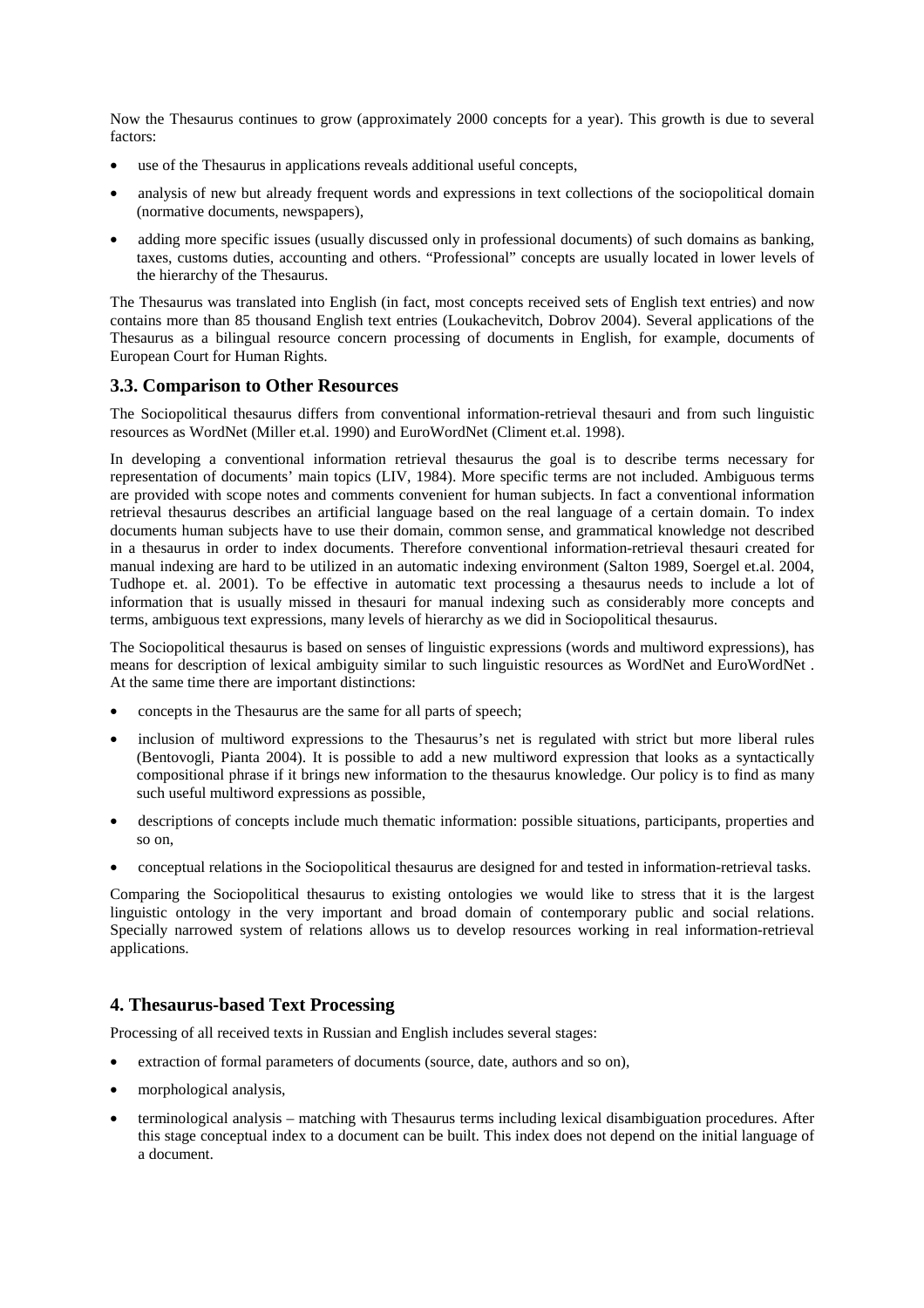• thematic analysis – construction of thematic representation of texts based on conceptual relations described in the Thesaurus. The thematic representation simulates the topical structure of a text dividing all terms of the text to thematic nodes of sense-related terms (Loukachevitch, Dobrov 2000). The technique is based on such properties of texts as local cohesion (Hirst, St-Onge, 1998) and global coherence. The schematic view of thematic representation of Russian and English documents is depicted in Fig. 4. During this stage weights of concepts in the conceptual index are determined. The concepts weights in a text depend not only on frequencies of concepts but of presence of semantically-related concepts in the same text.



**Figure 4.** 



**Figure 5.** 

After text processing documents and all types of extracted information (formal parameters, word and conceptual indexes) are loaded to a version of University information system RUSSIA (www.cir.ru) (fig. 5).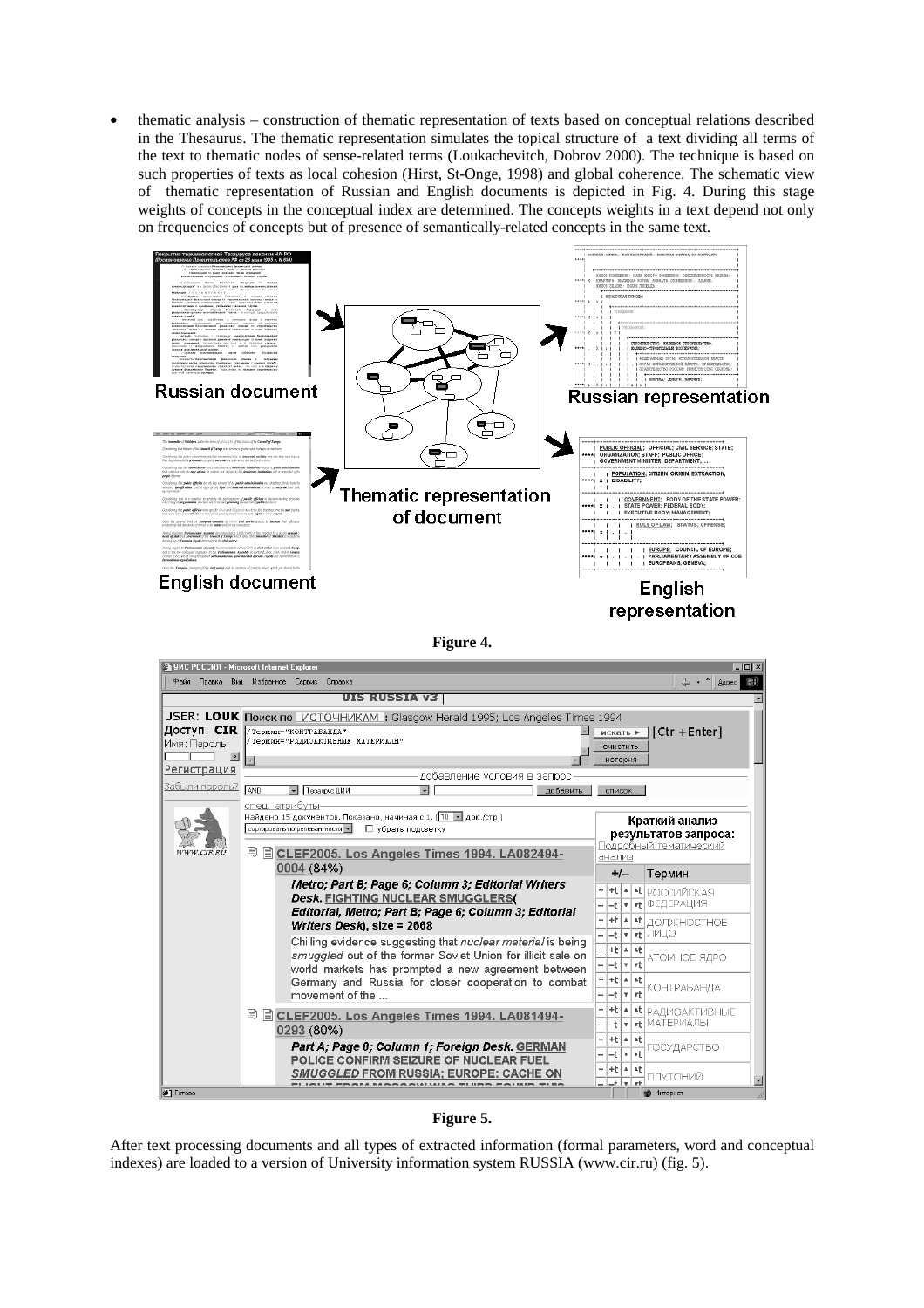Thesaurus-based retrieval in our system is independent of a language used in a query and in a text, and a retrieval set can contain texts in both languages.

The right column of the screen shows concepts specific for the retrieval set. Top-rank terms are computed using a technique similar to blind relevance feedback.

A user can modify the query, add or delete the concepts of the right column from the query using only one key. Names of these concepts can be also formulated in both languages. Therefore a user can refine a query using his/her native language, and only after this refinement stage a user has to begin reading or translation of texts in another language.

# **5. Processing of CLEF Topics and Results of Experiments.**

The main idea of thesaurus-based processing of CLEF topics was as follows.

We supposed that matching of topics with Thesaurus concepts has to highlight important entities and miss abstract words that can be easily substituted by other words in documents of the collection. Ambiguity of terms in the Thesaurus is much lower than for general vocabulary (Loukachevitch, Dobrov 2004c). So we decided to construct Boolean queries only from Thesaurus Concepts found in a topic.

| Query:                                                                                    | Concepts:                                |  |  |
|-------------------------------------------------------------------------------------------|------------------------------------------|--|--|
| <ru-title></ru-title>                                                                     | • KOHTPAEAHДA / CONTRABAND               |  |  |
| Контрабанда радиоактивных                                                                 | (smuggling)                              |  |  |
| <b>материалов</b> $\leq R$ <i>u</i> -title>                                               | • РАДИОАКТИВНЫЕ МАТЕРИАЛЫ /              |  |  |
| <rn-title></rn-title>                                                                     | RADIOACTIVE MATERIALS                    |  |  |
| <b>Smuggling of Radioactive Materials</b>                                                 |                                          |  |  |
|                                                                                           |                                          |  |  |
| <ru-desc></ru-desc>                                                                       | HE3AKOHHAA TOPFOBJA / ILLICIT TRADE<br>٠ |  |  |
| Найти документы по незаконной                                                             | (illicit trafficking)                    |  |  |
| торговле между странами                                                                   | ГОСУДАРСТВО / STATE (country)<br>٠       |  |  |
| радиоактивными материалами <th>РАДИОАКТИВНЫЕ МАТЕРИАЛЫ /<br/>٠</th>                       | РАДИОАКТИВНЫЕ МАТЕРИАЛЫ /<br>٠           |  |  |
| desc> <b>}</b>                                                                            | RADIOACTIVE MATERIALS (radioactive       |  |  |
| <en-desc></en-desc>                                                                       | substances, nuclear materials)           |  |  |
| Find documents on illicit trafficking                                                     |                                          |  |  |
| between countries of radioactive                                                          |                                          |  |  |
| substances and nuclear materials. <th></th>                                               |                                          |  |  |
| desc>                                                                                     |                                          |  |  |
|                                                                                           |                                          |  |  |
| <ru-narr></ru-narr>                                                                       | НЕЗАКОННАЯ ТОРГОВЛЯ / ILLICIT<br>٠       |  |  |
| Релевантными являются документы,                                                          | <b>TRADE</b> (criminal trafficking)      |  |  |
| содержащие сообщения о незаконной                                                         | • KOHTPAEAHДA / CONTRABAND               |  |  |
| торговле или контрабанде                                                                  | (smuggling)                              |  |  |
| радиоактивных материалов или                                                              | • РАДИОАКТИВНЫЕ МАТЕРИАЛЫ /              |  |  |
| ядерных отходов как гражданского, так и                                                   | <b>RADIOACTIVE MATERIALS</b> (rackear    |  |  |
| военного происхождения.<br><en-narr></en-narr>                                            | material)                                |  |  |
|                                                                                           | РАДИОАКТИВНЫЕ ОТХОДЫ (ядерные<br>٠       |  |  |
| Any document reporting cases of criminal                                                  | отходы) / N <b>UCLEAR WASTE</b>          |  |  |
| trafficking or smuggling of both civilian<br>and military nuclear material or radioactive | • ОБОРОНА (военный) /NATIONAL            |  |  |
| waste over national borders is relevant                                                   | DEFENSE(military)                        |  |  |
|                                                                                           | • ГОСУДАРСТВЕННАЯ ГРАНИЦА /              |  |  |
|                                                                                           | NATIONAL BORDER - is absent in the       |  |  |
|                                                                                           | Russian version of the topic.            |  |  |
|                                                                                           |                                          |  |  |

#### **Figure 6.**

All parts of topics were compared to the Thesaurus concepts. Figure 6 shows Topic C264 and Thesaurus concepts found in its zones. In parentheses text entries of a concept, different from concept names, are indicated.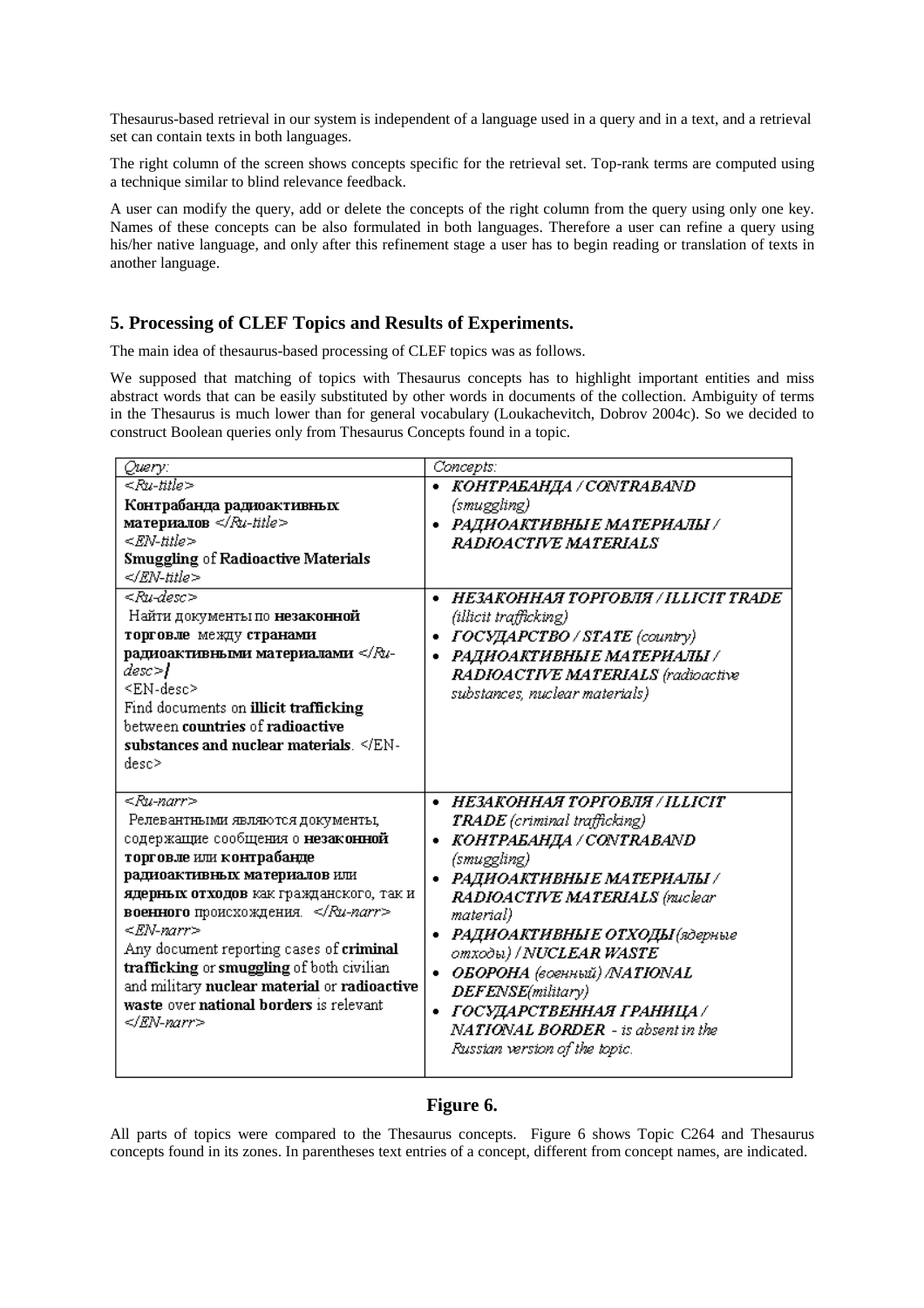Let us denote concepts found in the title of a topic as  $C_{t1} \ldots C_{tn}$ , concepts found in the description of a topic - $C_{d1} \ldots C_{dm}$ , concepts found in the narrative of a topic – concepts  $C_{n1} \ldots C_{nk}$ .

Search of documents included several steps. New documents received at every next step are added to the end of the document list received from previous steps.

**Step 1**. In the first step we suppose that main entities of a topic are named in the title. Concepts found in the description and the narrative inform us about additional properties of concepts from the title.

Then the main type of topic representation was as follows:

 $(C_{t1}$  AND ...AND...  $C_{tn}$ ) AND  $(C_{d1}$  OR ...OR  $C_{dm}$  OR  $C_{n1}$  OR ... OR  $C_{nk}$ )

Fig.5 shows results of retrieval of query  $(C_{t1}$  AND ..AND...  $C_{tn}$ ) = CONTRABAND and RADIOACTIVE MATERIALS for topic 264.

**Step 2.** We try to expand a query using Thesaurus concepts subordinate to the concepts of a query. But it is wellknown that the context of a concept in a query can restrict expansion of this concept. Therefore in this stage for expansion we try to justify expansion with a technique similar to blind relevance feedback. For expansion we use only that subordinate concepts of query concepts that are top-ranked 20 concepts from the top-ranked 100 documents. List of such top-ranked concepts is shown in the right column of the screen.

Subordinate concepts are added using OR to their superordinate concepts, forming disjunction. For example at this stage for Query 264 Smuggling of Radioactive Materials concepts URAN and PLUTONIUM are added to concept RADIOACTIVE MATERIALS. So we receive disjunction (RADIOACTIVE MATERIALS or URAN or PLUTONIUM). Fig. 7 shows results of such expansion.

We fulfill expanded queries and add subordinate concepts while new such concepts appear.



**Figure 7.** 

**Step 3.** At this stage we continue to expand the initial query. Now we use full trees of lower concepts for title concepts  $C_{t1}$  & ..&  $C_{tn}$ . So at this stage we work with the following query ( $C_{t1+tree}$  AND ..AND  $C_{tn+tree}$ ) & ( $C_{d1}$ OR ..OR  $C_{dm}$  OR  $C_{n1}$  OR .. OR  $C_{nk}$ )

**Step 4.** At this step we reduce initial query to concepts only from the title, so we have the query  $(C_{t1}$  AND  $\ldots$ AND  $C_{tn}$ ).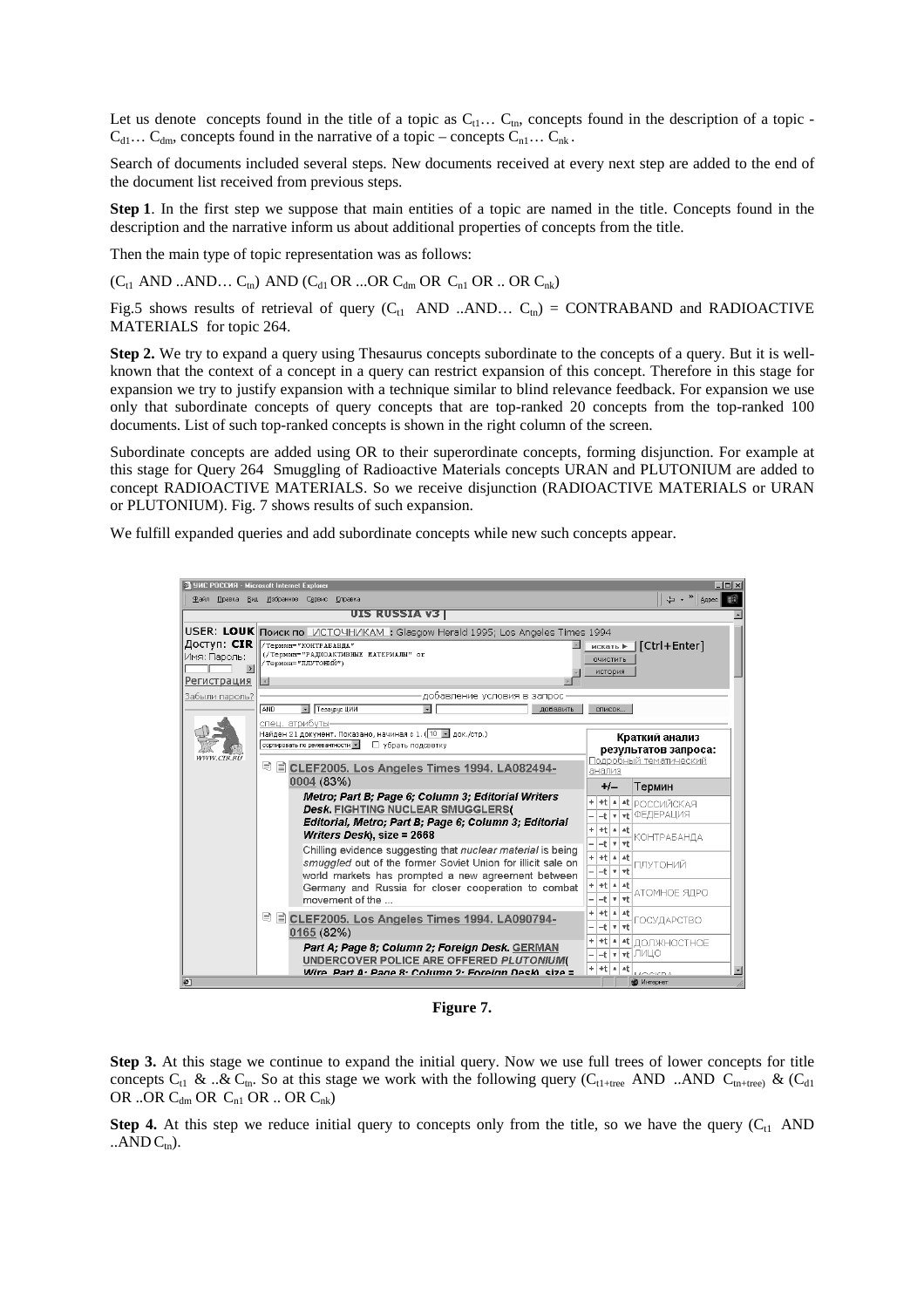**Step 5**. Concepts from the title are expanded with lower concepts  $(C_{t1+tree}$  AND ..AND  $C_{tn+tree}$ .

Step 6. At this stage we change AND of title concepts to OR and return concepts from the description and narrative to the query ( $C_{t1+tree}$  OR ..OR.  $C_{tn+tree}$ ) and ( $C_{d1}$  OR ..V  $C_{dm}$  OR  $C_{n1}$  OR ... OR  $C_{nk}$ )

**Step 7.** At last all concepts of a topic are used in OR-query ( $C_{t1+tree}$  OR ..OR.  $C_{t1+tree}$ ) OR ( $C_{d1}$  OR ..OR  $C_{dm}$  OR  $C_{n1}$  OR .. OR  $C_{nk}$ ).

To compare results of the bilingual concept-based run we fulfilled several monolingual English tf.idf runs. Our best tf.idf run was based only on titles (Tabl. 1). In the system tf.idf technique similar to (Callan et.al, 1992) is implemented.

| Run Ad-hoc                                              | Type of information | Average precision % | Number of topics<br>better than average |
|---------------------------------------------------------|---------------------|---------------------|-----------------------------------------|
| <b>Bilingual</b><br>Concept-based<br>Russian to English | <b>TDN</b>          | 22.82               | 34                                      |
| tf.idf (Okapi BM25)<br>Monolingual English              |                     | 20.90               |                                         |

# **Conclusion**

During more than 10 years we developed bilingual Russian-English Sociopolitical Thesaurus as a resource for automatic text processing in a broad domain of social relations of the contemporary society.

We considered the Thesaurus as a resource useful for application in two tasks of CLEF: in the ad-hoc task based on newspapers and the domain-specific task based on social sciences documents. For automatic processing of documents and queries we used only the Sociopolitical Thesaurus and therefore we can state that the concepts of the Thesaurus indeed provide broad coverage of newspaper texts, scientific abstracts and corresponding CLEF queries.

For the first participation in CLEF we received promising results: average precision in the bilingual ad-hoc task X2En is more than medium.

In future we plan to experiment with weighting schemes for results of Boolean queries, for example, weights for OR queries over thesaurus concepts were evidently unsuccessful and led to serious decrease of results.

## **Bibliography**

Bentivogli L., Pianta E., 2004. Extending WordNetwith Syntagmatic Information. – International Wordnet Conference (GWC – 2004). – 2004. – pp. 47-53.

Callan, J.P., Croft, W.B. and Harding, S.M., 1992. The INQUERY Retrieval System. In A.M. Tjoa and I. Ramos (eds.), *Database and Expert System Applications*. Springer Verlag, New York.

Climent S., Rodriguez H., Gonzalo J., (1996): Definitions of the links and subsets for nouns of the EuroWordNet project. - Deliverable D005, WP3.1, EuroWordNet, LE2-4003.

Guarino, N., 2000. Some Ontological Principles for Designing Upper Level Lexical Resources. In Proceedings of First International Conference on Language Resources and Evaluation.

Hirst G., St-Onge D., 1997. Lexical Chains as representation of context for the detection and correction malapropisms, In: C. Fellbaum, editor, *WordNet: An electronic lexical database and some of its applications*, Cambridge, MA: The MIT Press.

LIV (Legislative Indexing Vocabulary), (1994): Congressional Research Service. The Library of Congress. Twenty-first Edition.

Loukachevitch N., Dobrov B., 2000. Thesaurus-Based Structural Thematic Summary in Multilingual Information Systems. *Machne Translation Review*, 11:10-20.